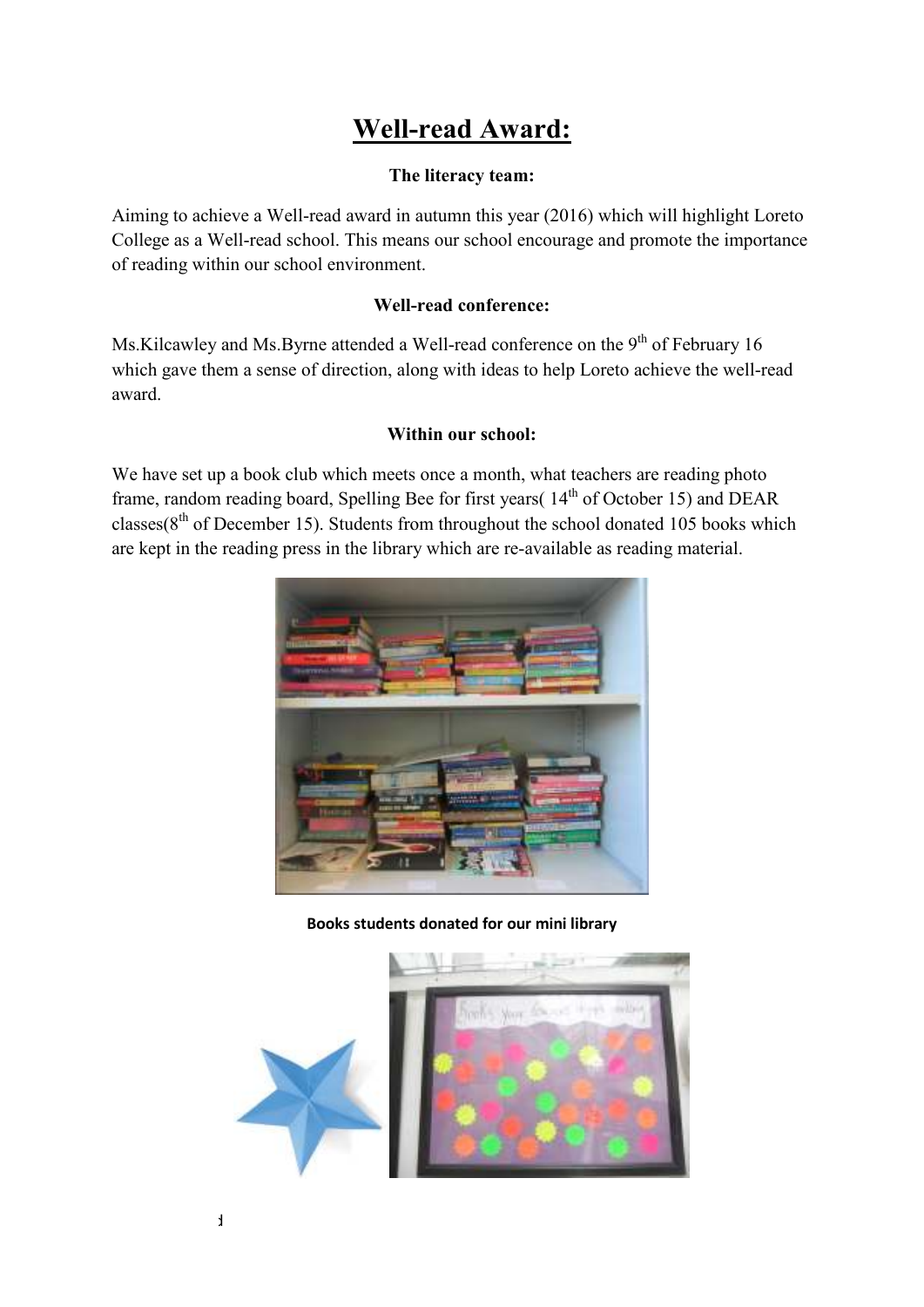#### **Books your teachers enjoyed reading**

#### **Our 4 key areas:**

One area is whole school engagement, to achieve this, we have reading books in classes and reading press.

**Teacher engagement:** has been achieved through the helping of teachers with Spelling Bee challenge and what teachers are reading, along with the random reading boards which are both on display.

**Parent involvement**: by having a reading corner on the school website (top 10 bestselling novels for Junior and Senior students was listed last December (2015). 7 Parents help with the school library on Tuesdays, Thursdays and Fridays at lunch time.

**Community involvement:** which can be achieved through the school website and a group of senior citizens were invited to the school for a coffee morning on the  $14<sup>th</sup>$  of March 16 with poetry recitals and short story reading. Music was provided by the first year group 1r and transition years made a welcoming poster.





WellReadAward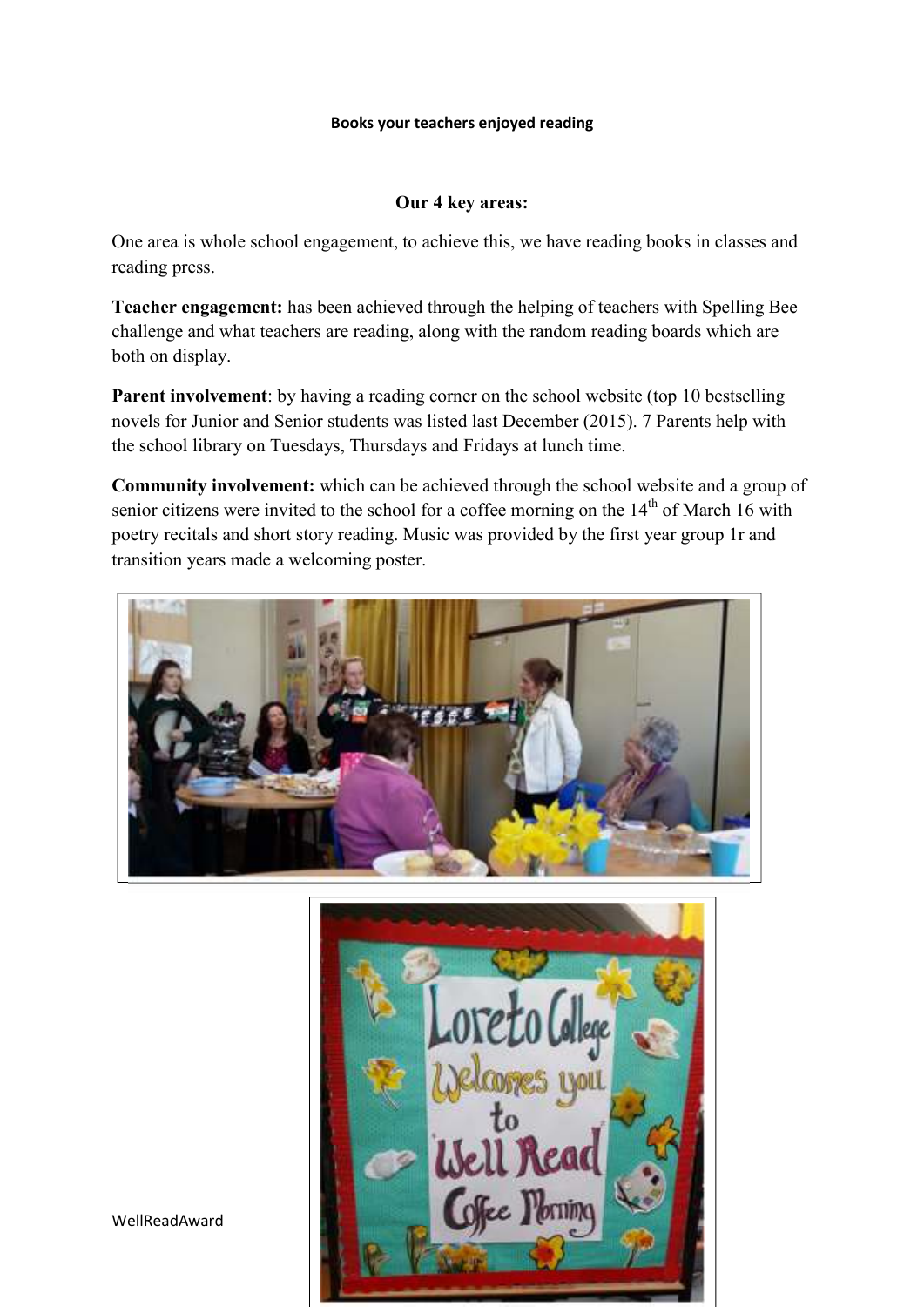**Student involvement:** Students promote and encourage the importance of reading in our school by having a steering group (see picture below) who highlight information to students with the use of a notice board which has displayed what Junior and Senior students are reading and also what teachers are reading to hopefully encourage interest in developing reading as an enjoyable pass time.

Twelve junior students encouraged by their English teacher Ms. Graham applied to take part in Poetry Aloud competition. Second year student Keeva Moran was successful in taking part in this competition in the National Library Dublin on the  $4<sup>th</sup>$  December 15.

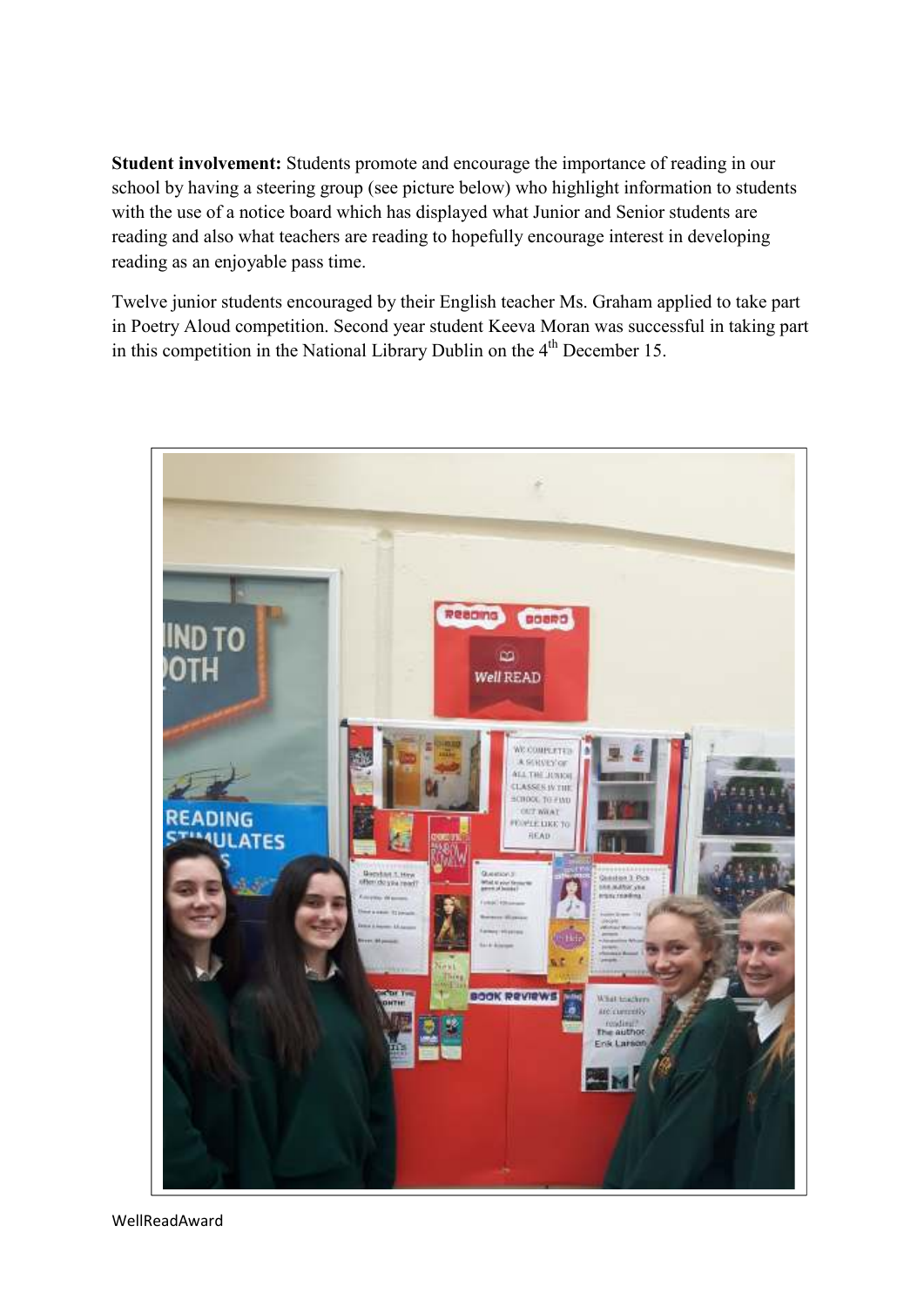There are also notice boards to bring a fun element to reading with '' guess who?'' noticeboards; Teachers from Loreto are hidden behind novels for students to be captured in what novel they are reading: